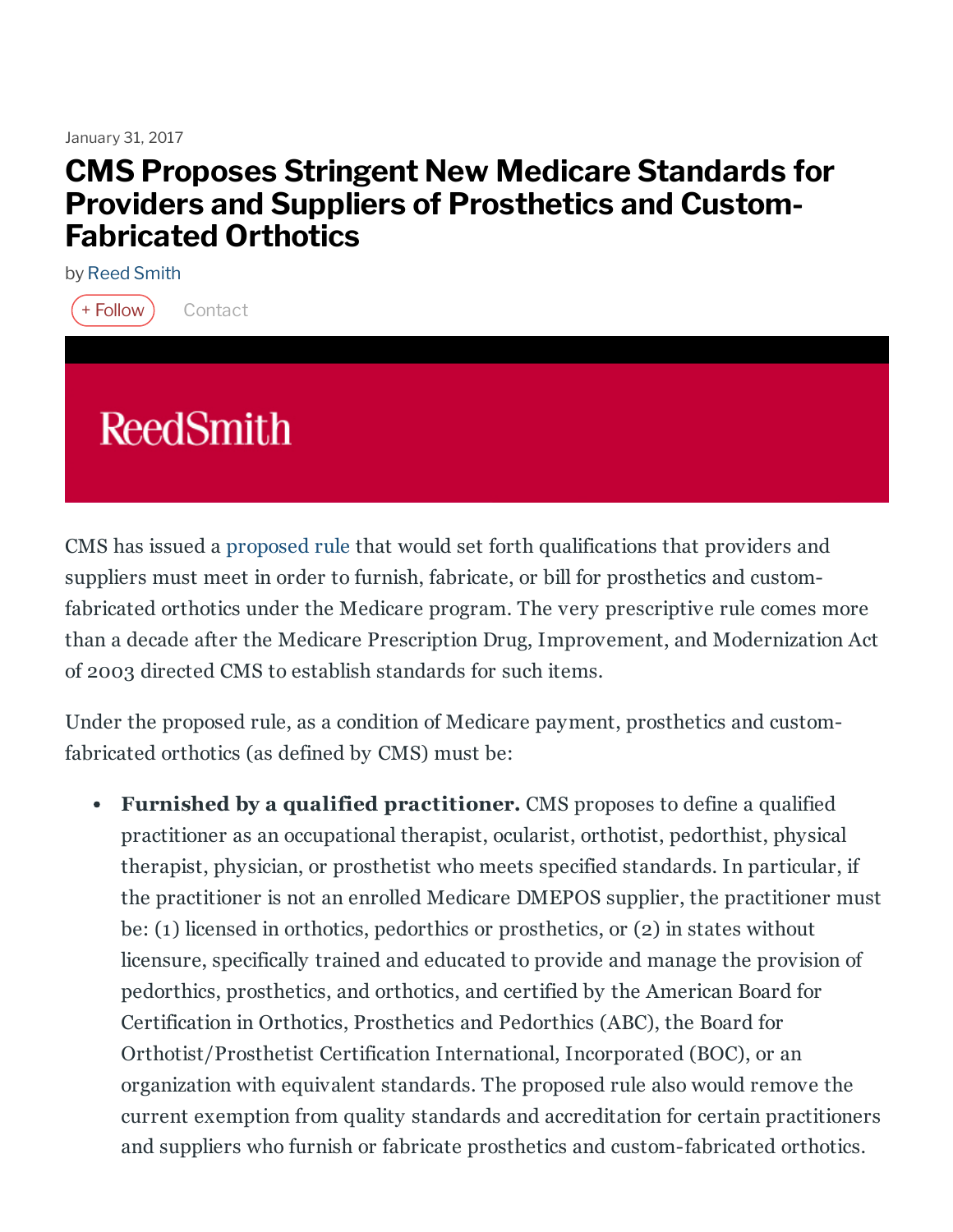- **Billed by a qualified supplier.** CMS proposes to define a qualified supplier as a  $\bullet$ Medicare DMEPOS supplier that is accredited to furnish prosthetics and customfabricated orthotics by a CMS-approved accreditation organization (ABC or BOC, or a program the Secretary determines has standards essentially equivalent to those organizations or that employs or contracts with an individual who is certified by ABC or BOC to make the accreditation decision). Alternatively, the claim may be submitted by a Medicare beneficiary.
- Fabricated by a qualified practitioner or qualified supplier at a fabrication facility meeting specific standards. The proposed, highly detailed fabrication facility requirements would include being located in US or its territories and meeting multiple recordkeeping, quality assurance, staffing, and physical facility standards.

CMS has released the list of [specific](https://www.cms.gov/Medicare/Provider-Enrollment-and-Certification/MedicareProviderSupEnroll/Downloads/CMS-6012-P_HCPCS_Code_List.pdf) HCPCS codes that would meet the rule's definition of custom-fabricated orthotics and prosthetics and that would be subject to the requirements of the rule. CMS intends to update the DMEPOS quality standards to reflect the provisions of the final rule via a subregulatory process. CMS also proposes that it may revoke a DMEPOS supplier's Medicare enrollment for billing for prosthetics or custom-fabricated orthotics that are *not* (1) furnished by a qualified practitioner; and (2) fabricated by a qualified practitioner or qualified supplier at (3) a facility meeting the specified criteria.

CMS proposes to require qualified suppliers to comply with the rule no later than 1 year after final quality standards are issued (or by their next supplier revalidation, whichever is later). Qualified practitioners would be required to meet the licensure and certification requirements within 1 year of publication of the final rule. CMS will accept comments on the proposed rule until March 13, 2017.



## LATEST POSTS

- Guest Post The Federal Judicial Center's Mandatory Initial Discovery Pilot Project [Complicates](https://www.jdsupra.com/legalnews/guest-post-the-federal-judicial-center-57085/) Litigation In Adopting Districts
- CMS Plans Q&A Session on Low Volume Appeals [Settlement](https://www.jdsupra.com/legalnews/cms-plans-q-a-session-on-low-volume-20023/) Option (Feb. 13)
- CMS Cancels Another Pending CMS [Innovation](https://www.jdsupra.com/legalnews/cms-cancels-another-pending-cms-26045/) Project: the Direct Decision Support (DDS)